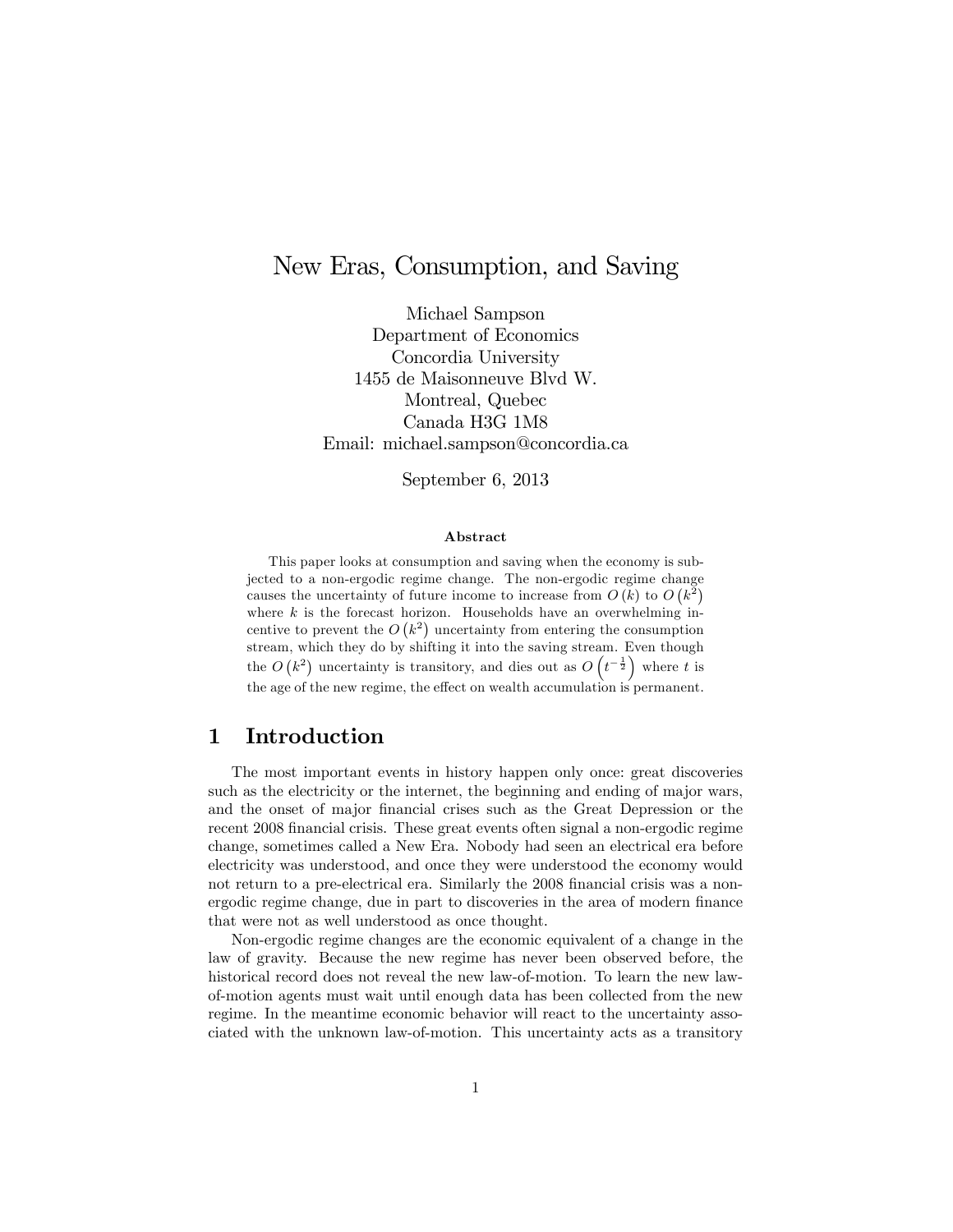pulse that works its way over time through the economy. The pulse is largest at the beginning of the new regime when agents have the least amount of data. It then steadily decays as more and more data is collected from the new regime. With standard statistical learning this decay will be slow, at a rate of  $O\left(t^{-\frac{1}{2}}\right)$ (like standard errors in econometrics) where  $t$  is the length of time the new regime has existed. So it may take some time before this pulse of uncertainty has decayed sufficiently to be negligible.

By way of contrast, with ergodic regime changes history continually repeats itself in a way that reveals the underlying law-of-motion for the economy. For example in Hamilton's (1990) Markov switching model of the business cycle, recessions continually follow expansions, which in turn are followed again by recessions so that eventually the historical record reveals the underlying law-ofmotion: a Markov switching model.

In this paper we look at the effect of a non-ergodic regime change on consumption, saving, and wealth. We use a version of the model found in Caballero (1991) where the law-of-motion of income  $Y_t$  is a random walk with drift  $\mu$  and where the non-ergodic regime causes an unknown change in  $\mu$ . We are able to derive a closed-form solution to the model with learning, and from this work out the implications of the pulse of uncertainty caused by the non-ergodic regime change on economic behavior and welfare.

The pulse of uncertainty can be shown to be large in the following general sense: If  $k$  is the forecast horizon, then the conditional variance of future income is  $O(k)$  when  $\mu$  is known, but changes to  $O(k^2)$  when the non-ergodic regime change occurs. Agents have an overwhelming incentive to prevent this extra  $O(k^2)$  uncertainty from entering their consumption stream. This leads them to shift the entire  $O(k^2)$  uncertainty into the saving stream, so that the uncertainty of future consumption remains as  $O(k)$ . From the saving stream the  $O(k^2)$ uncertainty enters wealth. Even though the pulse of uncertainty is transitory, dying out as  $O(t^{-\frac{1}{2}})$ , it turns out surprisingly to have a permanent effect on wealth. If we put this into the current post-2008 context, this result would say that even though uncertainty about the nature of post-2008 world will eventually be resolved, this uncertainty will nevertheless have a permanent effect on the economy.

#### 1.1 The Model

At time  $t$  the agent's utility is

$$
V_t = E_t \sum_{\tau=0}^{T} U(C_{t+\tau}) e^{-r\tau}, \ r > 0 \tag{1}
$$

where  $U(C)$  is exhibits constant absolute risk aversion  $(CARA)$  as

$$
U(C) = -\exp(-\theta C)/\theta, \ \theta > 0. \tag{2}
$$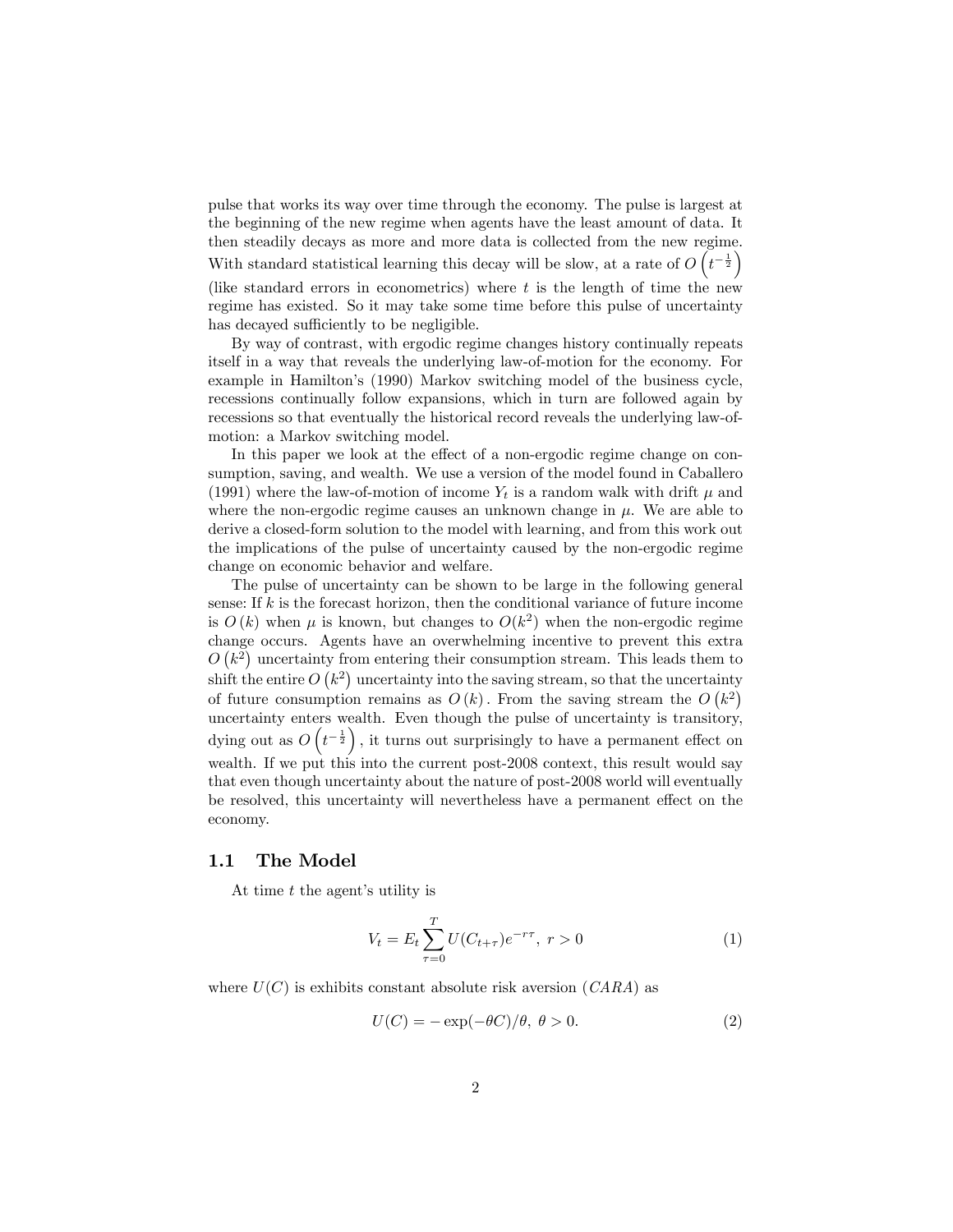Income  $Y_t$  follows a random walk with drift with an unanticipated non-ergodic regime change at  $t = 0$  with

$$
Y_t = \mu_t + Y_{t-1} + a_t \text{ where } a_t \sim N\left[0, \sigma^2\right]
$$

where

$$
\mu_t = \begin{cases} \mu^0 & \text{for } t < 0 \\ \mu^1 & \text{for } t \ge 0 \end{cases}.
$$

We assume the old regime has existed for an infinite time span (i.e., all  $t < 0$ ) so that the historical record reveals  $\mu^0$  and  $\sigma$  are known. At  $t = 0$  a new  $\mu^1$  is drawn from the distribution

$$
\mu^1 | P_0 \sim N[\hat{\mu}_0^1, \frac{\sigma^2}{t_0}] \tag{3}
$$

so that for  $t \geq 0$  we have

$$
Y_t = \mu^1 + Y_{t-1} + a_t
$$
 where  $a_t \sim N[0, \sigma^2]$ .

Agents know (3) and so it acts as their prior for  $\mu_1$ . Here  $t_0$  measures how much agents know about the New Era. If  $t_0 = 0$  then they know nothing about  $\mu_1$ . If  $t_0 = \infty$  then  $\mu^1 = \hat{\mu}_0^1$  is known.

Let us first examine the nature of uncertainty that agents face in the old regime where  $\mu^0$  is known. In this case the only source of uncertainty is unknown future shocks to income. Since

$$
Y_{t+k} = Y_t + k\mu^0 + \sum_{j=1}^k a_{t+j} = E_t \left[ Y_{t+k} \right] + \sum_{j=1}^k a_{t+j} \tag{4}
$$

so that  $Y_{t+n}$  differs from its forecast  $E_t$  [ $Y_{t+k}$ ] because of the sum of the k unknown future shocks  $\sum_{j=1}^{k} a_{t+j}$ . Consequently the conditional forecast variance is

$$
Var_t[Y_{t+k}] = \sigma^2 k
$$

which grows linearly, or  $O(k)$ , with the horizon k. The conditional distribution of  $Y_{t+k}$  is then

$$
Y_{t+k}|Y_t \hat{\mu}^0 \hat{\sigma} \sim N\left[Y_t + k\mu^0, \sigma^2 k\right]. \tag{5}
$$

Now let us examine uncertainty after the non-ergodic regime change at  $t = 0$ . Once this occurs agents begin accumulating sample information  $S(t)$  about the New Era as

$$
S(t) = [Y_0, Y_1, Y_2, \dots, Y_t].
$$

Since  $\Delta Y_t$  is independent and normally distributed, the posterior for  $\mu^1$  comes from standard Bayesian results (see Box and Tiao, 1973 for example) and is

$$
\mu^1 \sim N\left[\hat{\mu}_t^1, \frac{\sigma^2}{t+t_o}\right] \tag{6}
$$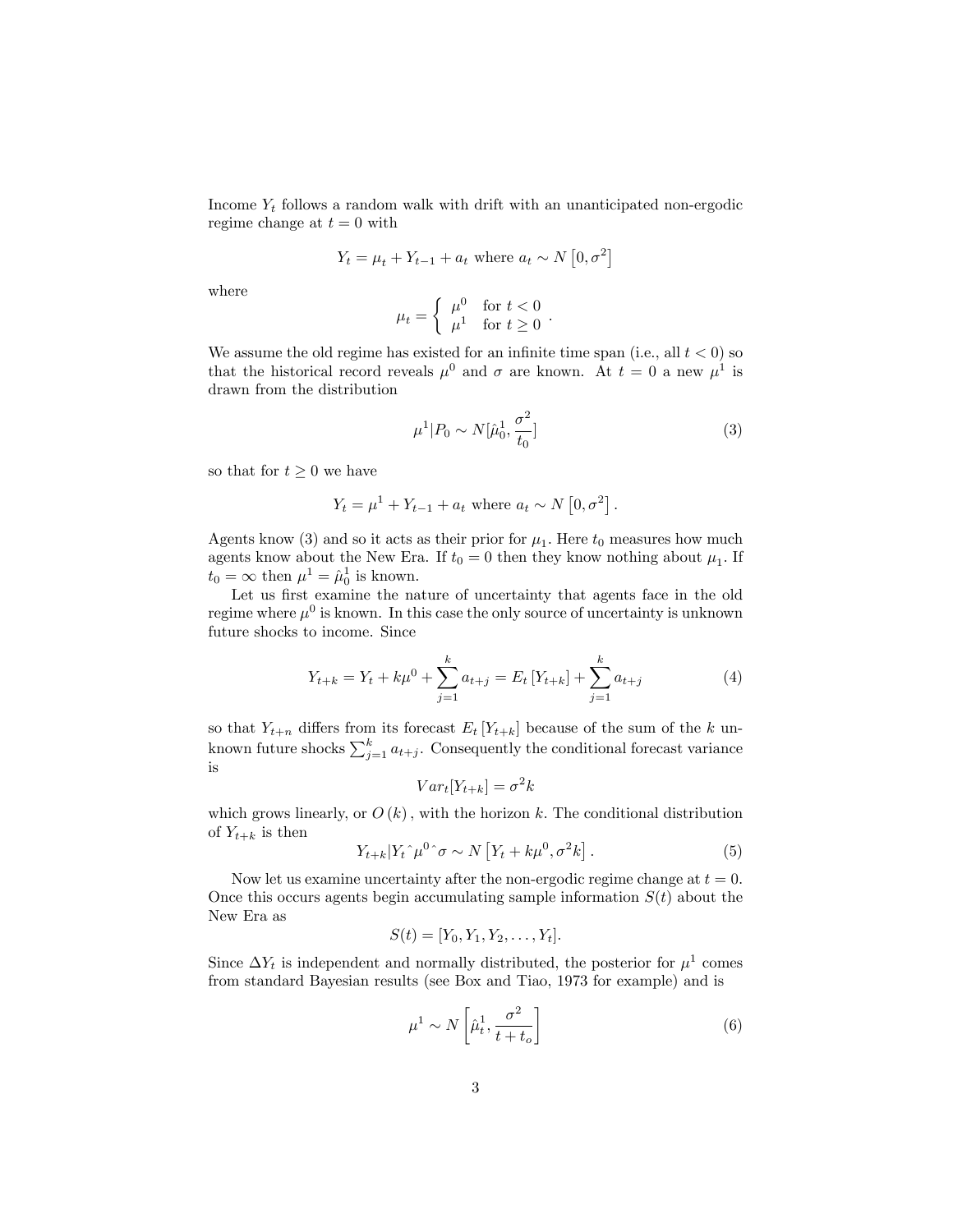where the posterior mean  $\hat{\mu}_t^1$  is

$$
\hat{\mu}_t^1 = \hat{\mu}_{t-1}^1 + \frac{\Delta Y_t - \hat{\mu}_{t-1}^1}{t + t_0} = \bar{\mu}_t^1 + t_o \frac{\hat{\mu}_0^1 - \bar{\mu}_t^1}{t + t_0} \tag{7}
$$

where

$$
\bar{\mu}_t^1 = \frac{1}{t} \sum_{j=1}^t \Delta Y_j = \frac{Y_t - Y_0}{t}
$$

is the sample mean of  $\Delta Y_t$  over the New Era.

The pulse of uncertainty  $\delta(t)$  discussed in the introduction can be defined as

$$
\delta(t) \equiv Var_t \left[ \mu^1 \right]^{\frac{1}{2}} = \sqrt{\frac{\sigma^2}{t + t_o}}.
$$

This pulse is at a maximum at  $t = 0$ , the beginning of the New Era, with  $\delta(0) = \frac{\sigma}{\sqrt{t_o}}$ , and declines slowly but monotonically thereafter at the parametric rate as  $\delta(t) = O\left(t^{-\frac{1}{2}}\right)$ . The slow parametric rate  $O\left(t^{-\frac{1}{2}}\right)$  is characteristic of statistical learning.

The fact that  $\mu^1$  is unknown fundamentally alters the nature of the uncertainty of future income. To see this note that from (4), (6) and the fact that  $\mu^1$ is independent of future shocks that

$$
Var_t[Y_{t+k}] = Var_t \left[\sum_{j=1}^k a_{t+j}\right] + k^2 Var_t[\mu^1] = \sigma^2 k + \frac{\sigma^2}{t+t_0}k^2.
$$
 (8)

The posterior for  $Y_{t+k}$  conditional on the information at t is

$$
Y_{t+k}|P_0\hat{S}(t)\hat{\sigma} \sim N\left[Y_t + k\hat{\mu}_t^1, \sigma^2 k + \frac{\sigma^2}{t+t_0}k^2\right].\tag{9}
$$

Comparing (9) with (5) we see that the conditional variance goes from being  $O(k)$  when  $\mu^0$  is known in the old regime to  $O(k^2)$  in the New Era where  $\mu^1$  is unknown. For  $k > t + t_0$  parameter uncertainty will dominate unknown future shocks as a source of uncertainty about future income.

The result of  $O(k^2)$  uncertainty when  $\mu^1$  is unknown can be shown to hold under very general assumptions, as shown by Sampson (1991). This is because of the simple fact that with a trend  $\mu^1 k$  we have

$$
Var_t[\mu^1 k] = Var_t[\mu^1]k^2.
$$

As long as  $Var_t[\mu^1] > 0$  this  $O(k^2)$  uncertainty is the dominant source of uncertainty.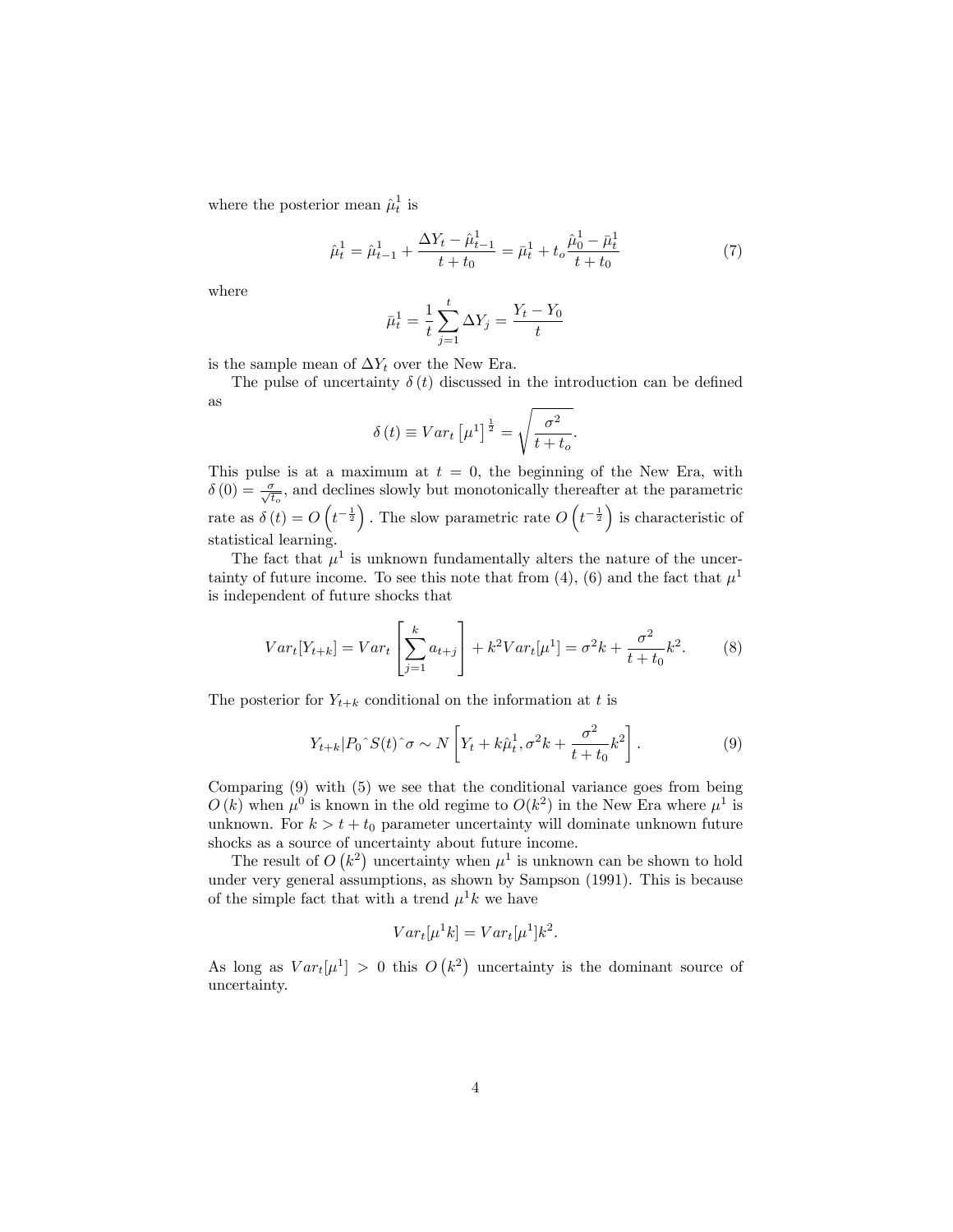#### 1.2 The Welfare Cost of Uncertainty when Consumption Equals Income

Here we will show that agents will have an overwhelming incentive to prevent the  $O(k^2)$  uncertainty in the income stream from entering the consumption stream  $C_t$ . To do this suppose that  $C_t = Y_t$ . (Similar results will also hold if  $C_t = \alpha Y_t$  instead.)

Combining  $(1)$  and  $(9)$  it follows that welfare at time t is

$$
V_{1t}(t_0, T) = U(C_t) \sum_{\tau=0}^{T} \exp\left(-\lambda_{1t}\tau + \lambda_{2t}\tau^2\right)
$$
 (10)

where

$$
\lambda_{1t} = r + \theta(\hat{\mu}_t^1 - \theta \frac{\sigma^2}{2})
$$
 and  $\lambda_{2t} = \frac{\theta^2 \sigma^2}{2(t + t_0)} > 0.$  (11)

Since  $\lambda_{2t} \tau^2 > 0$  and increases as  $O(\tau^2)$ , it must eventually dominate  $-\lambda_{1t} \tau$  for large enough T. Thus

$$
\lim_{T \to \infty} V_{1t}(t_0, T) = -\infty \tag{12}
$$

so that for a long enough time T the uncertainty regarding  $\mu^1$  dominates all other factors influencing welfare.

The welfare cost of uncertainty can be measured by the amount of consumption  $\tilde{\gamma}_t(t_o, T)$  an agent would be willing to sacrifice in return for knowing that future income will be  $Y_t + k\hat{\mu}_t^1$  with certainty. This is defined by

$$
U(C_t) \sum_{\tau=0}^{T} \exp \left(-\lambda_{1t} \tau + \lambda_{2t} \tau^2\right) = U\left(C_t - \tilde{\gamma}_t(t_o, T)\right) \sum_{\tau=0}^{T} \exp \left(-\lambda_{1t} \tau\right)
$$

so that

$$
\tilde{\gamma}_t(t_o, T) = \frac{1}{\theta} \ln \left[ \frac{\sum_{\tau=0}^T \exp \left( -\lambda_{1t} \tau + \lambda_{2t} \tau^2 \right)}{\sum_{\tau=0}^T \exp \left( -\lambda_{1t} \tau \right)} \right]. \tag{13}
$$

We then see that

$$
\lim_{T \to \infty} \tilde{\gamma}_t(t_o, T) = \infty \tag{14}
$$

so that the welfare costs of an unknown  $\mu^1$  increase without bound.

## 2 Introducing Saving

Suppose that the agent can borrow and save at a constant real rate of interest r so that wealth  $A_t$  evolves as

$$
A_t = e^r (A_{t-1} + Y_{t-1} - C_{t-1}), \ r > 0, \ A_0 = 0.
$$
 (15)

There is no bequest motive so that  $A_{T+1} = 0$  or alternatively

$$
C_T = Y_T + A_T. \t\t(16)
$$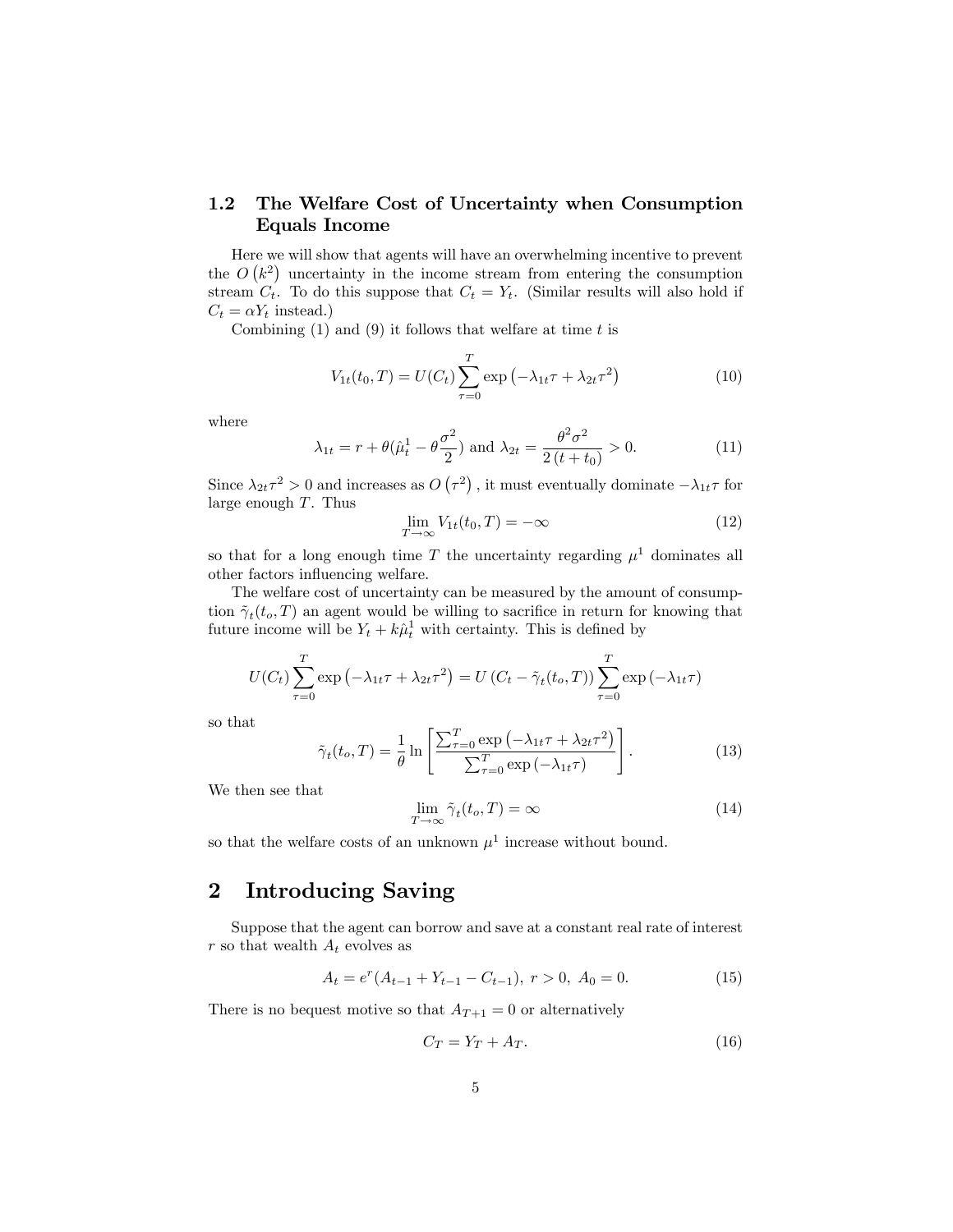Maximizing welfare at time t leads to the standard Euler equation

$$
U'(C_t) = E_t \left[ U'(C_{t+1}) \right]
$$

or

$$
\exp(-\theta C_t) = E_t \left[ \exp(-\theta C_{t+1}) \right]. \tag{17}
$$

In the appendix it is shown that

$$
C_t = Y_t + \alpha_t(T)A_t + \beta_t(T)\hat{\mu}_t^1 - \gamma_t(t_o, T) \tag{18}
$$

where

$$
\alpha_t(T) = \frac{1 - e^{-r}}{1 - e^{-r(T + 1 - t)}} > 0
$$
\n
$$
\beta_t(T) = \frac{e^{-r}}{1 - e^{-r}} \left[ \frac{1 - e^{-r(T - t)} - (T - t) e^{-r(T - t)} (1 - e^{-r})}{1 - e^{-r(T + 1 - t)}} \right] > 0
$$
\n
$$
\gamma_t(t_o, T) = \frac{\alpha_t(T) \theta \sigma^2}{2} \sum_{k=1}^{T - t} \frac{e^{-rk}}{\alpha_{t + k + 1}(T)} \left( 1 + \frac{\beta_{t + k + 1}(T)}{t + t_o + k} \right)^2 \left( 1 + \frac{1}{t + t_{o + k - 1}} \right) > 0.
$$
\n(19)

From (18) it follows that saving:  $S_t \equiv Y_t - C_t$  is

$$
S_t = -\alpha_t(T)A_t - \beta_t(T)\hat{\mu}_t^1 + \gamma_t(t_o, T). \tag{20}
$$

The value function can by determined by using the law of iterated expectations and the fact that the marginal utility of consumption is proportional to the utility of consumption to obtain

$$
V_{2t}\left(t_o, T\right) = \frac{U\left(C_t\right)}{\alpha_t(T)}.\tag{21}
$$

An alternative interpretation of  $\gamma_t(t_o,T)$  is the welfare cost of uncertain future consumption. In particular at time  $t$  the individual would be indifferent between his present random income process and a deterministic income process of

$$
Y_{t+\tau} = Y_t + \tau \hat{\mu}_t^1 - \gamma_t(t_o, T), \ \tau = 0, 1, 2, \dots, T - t. \tag{22}
$$

Thus  $\gamma_t(t_o, T)$  can be compared with  $\tilde{\gamma}_t(t_o, T)$  in (13) to assess the relative welfare costs of future income uncertainty with and without precautionary saving.

From the Euler equation in (17) and the conditional normality of  $C_{t+k}$  it follows that

$$
E_t[\exp(-\theta C_{t+k})] = \exp(-\theta C_t)
$$

so that from the conditional normality of  $C_{t+k}$  it follows that

$$
Var_t[C_{t+k}] = \frac{2}{\theta} E_t [C_{t+k} - C_t].
$$
\n(23)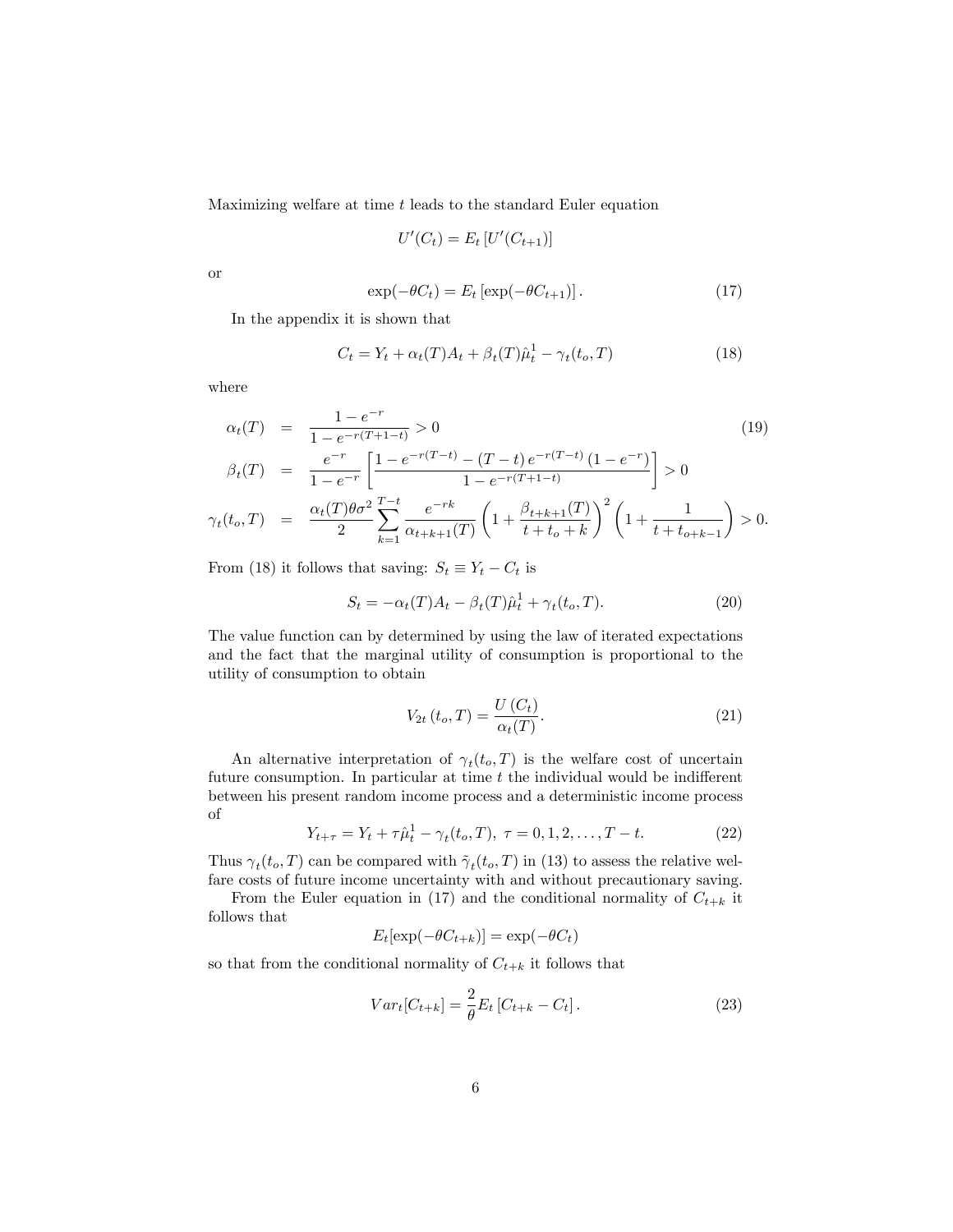Now consider what happens if we allow an infinite horizon  $T = \infty$ . (Recall that  $T = \infty$  was not possible when  $C_t = Y_t$  without incurring an infinite welfare loss.) From (18) with  $T = \infty$  we have

$$
E_t[C_{t+k} - C_t] = k\hat{\mu}_t^1 + (1 - e^{-r})E_t[A_{t+k} - A_t] + \gamma_t(t_0) - \gamma_{t+k}(t_0)
$$
  

$$
= (e^r - 1)\sum_{j=0}^{k-1} \gamma_{t+j}(t_0) + \gamma_t(t_0) - \gamma_{t+k}(t_0)
$$

where the last equality follows from using (29) to evaluate  $E_t[A_{t+k} - A_t]$ . Hence  $Var_t[C_{t+k}]$  is

$$
Var_t[C_{t+k}] = \frac{2}{\theta} \left( (e^r - 1) \sum_{j=0}^{k-1} \gamma_{t+j}(t_0) + \gamma_t(t_0) - \gamma_{t+k}(t_0) \right). \tag{24}
$$

Exponential discounting insures that as  $T \to \infty$ , that the limits of  $\alpha_t(T)$ ,  $\beta_t(T)$ ,  $\gamma_t(t_o, T)$ are all Önite, as given respectively by

$$
\alpha = 1 - e^{-r}, \beta = \frac{e^{-r}}{1 - e^{-r}}, \gamma_t(t_o) = \frac{\theta \sigma^2}{2} \sum_{k=1}^{T-t} e^{-rk} \left( 1 + \frac{\beta}{t + t_o + k} \right)^2 \left( 1 + \frac{1}{t + t_{o+k-1}} \right).
$$

Since  $\gamma_t(t_o) < \infty$  it follows that the welfare costs of uncertain future income are finite, even with an infinite horizon.

The infinite horizon  $T = \infty$  can only be possible if the agent has shifted the  $O(k^2)$  uncertainty in the income stream  $Y_t$  entirely to the saving stream  $S_t$ . We now show this. From the Euler equation in (17) it follows that

$$
E_t[\exp(-\theta C_{t+k})] = \exp(-\theta C_t)
$$

and hence from the conditional normality of  $C_{t+k}$ 

$$
Var_t[C_{t+k}] = \frac{2}{\theta} E_t [C_{t+k} - C_t]
$$

where  $E_t [C_{t+k} - C_t]$  which is  $O(k)$ . In particular it can be shown that

$$
Var_t[C_{t+k}] \le \frac{2}{\theta} (e^r - 1)\gamma_t(t_o) (k+1)
$$

so  $Var_t[C_{t+k}]$  is  $O(k)$  even though  $Var_t[Y_{t+k}]$  is  $O(k^2)$ . Since  $Y_t = C_t + S_t$ , it follows that  $Var_t[S_{t+k}] = O(k^2)$ . From (20) and the fact that  $\hat{\mu}_{t+k}^1$  is  $O_p(1)$ , it follows that  $Var_t[A_{t+k}]$  is  $O(k^2)$ , so that the wealth stream also inherits the  $O(k^2)$  uncertainty.

While the particular details will change, it seems that a similar results will hold for more realistic models of consumption and saving that do not have a closed-form solution. For example consider the case of CRRA preferences. The argument for an infinite welfare loss from an unknown  $\mu^1$  then follows using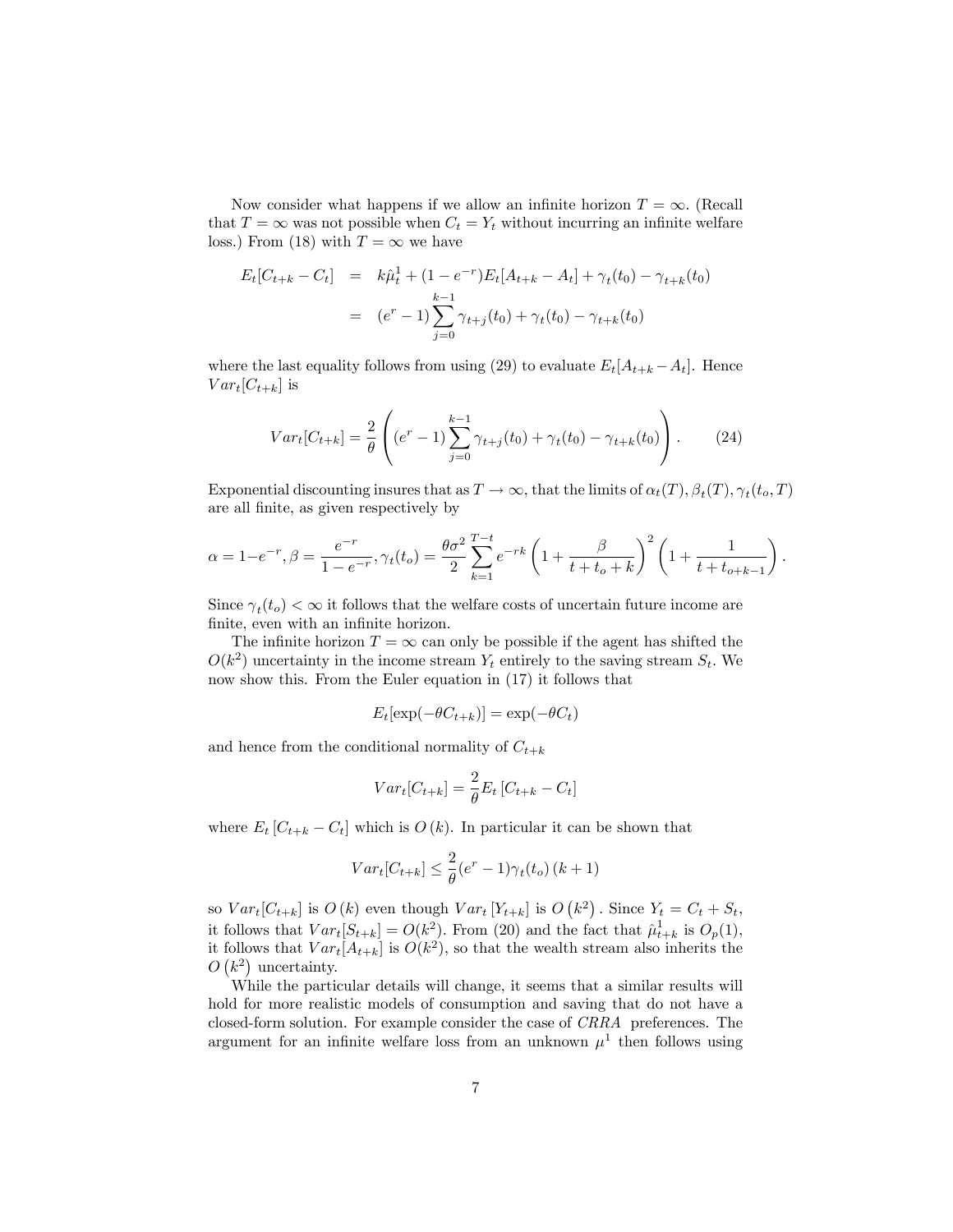exactly the same argument in the previous section using a log-linear version of the model. When saving is possible there will be no closed-form solution as we have, but from the Euler equation

$$
Var_t[\ln(C_{t+k})] = \frac{2}{\theta} E_t[\ln(C_{t+k}) - \ln(C_t)]
$$

where  $\theta$  is now interpreted as the coefficient of relative risk aversion. Thus as long as the forecast of future log consumption increases linearly, which is reasonable when there is a trend, then  $E_t[\ln(C_{t+k})]$  will be  $O(k)$  and hence  $Var_t[\ln(C_{t+k})]$  will be  $O(k)$ .

## 3 Wealth Accumulation

In this section we show that at least some of the wealth accumulation due to the unknown  $\mu^1$  is permanent; that is the level of wealth will not move to a level that would have occurred if there had been no non-ergodic regime change. From (18) with  $T = \infty$  consumption for someone of generation t will be

$$
C_t = Y_t + \alpha A_t + \beta \hat{\mu}_t^1 - \gamma_t \left( t_o \right) \tag{25}
$$

or, using (22) and  $S_t \equiv Y_t - C_t$ 

$$
A_t + S_t = e^{-r} A_t - \beta \hat{\mu}_t^1 + \gamma_t (t_o).
$$
 (26)

Since  $A_{t+1} = e^r (A_t + S_t)$ 

$$
A_{t+1} - A_t = -\frac{\hat{\mu}_t^1}{1 - e^{-r}} + e^r \gamma_t(t_o)
$$
 (27)

and since  $A_0 = 0$ 

$$
A_{t} = -\frac{\mu t}{1 - e^{-r}} - \sum_{k=1}^{t} \left( \frac{\mu - \hat{\mu}_{t-k}^{1}}{1 - e^{-r}} + e^{r} \gamma_{t-k} \left( t_{o} \right) \right). \tag{28}
$$

The term  $-\frac{\mu t}{1-e^{-r}}$  reflects the amount of wealth that would be accumulated without any uncertainty. The two terms in the brackets of the summation in (28) capture the effect of uncertainty at time  $t - k$  on wealth at time t. The first of these  $\frac{\mu - \hat{\mu}_{t-k}}{1 - e^{-r}}$  reflects the past error made in the estimation of  $\mu^1$  at  $t-k$ while the second:  $e^r \gamma_{t-k}(t_o)$  reflects the precautionary saving motive at time  $t - k$ .

From either (27) or (28) it follows that some of the wealth accumulation is permanent; that is, the effects of  $\frac{\mu - \hat{\mu}_{t-k}^1}{1 - e^{-r}}$  and  $e^r \gamma_{t-k}(t_o)$  on future wealth do not diminish over time. Thus even though the agent is learning and hence his uncertainty is diminishing, there is no tendency for him to attempt to undo the effects of past errors or saving decisions on his present level of wealth.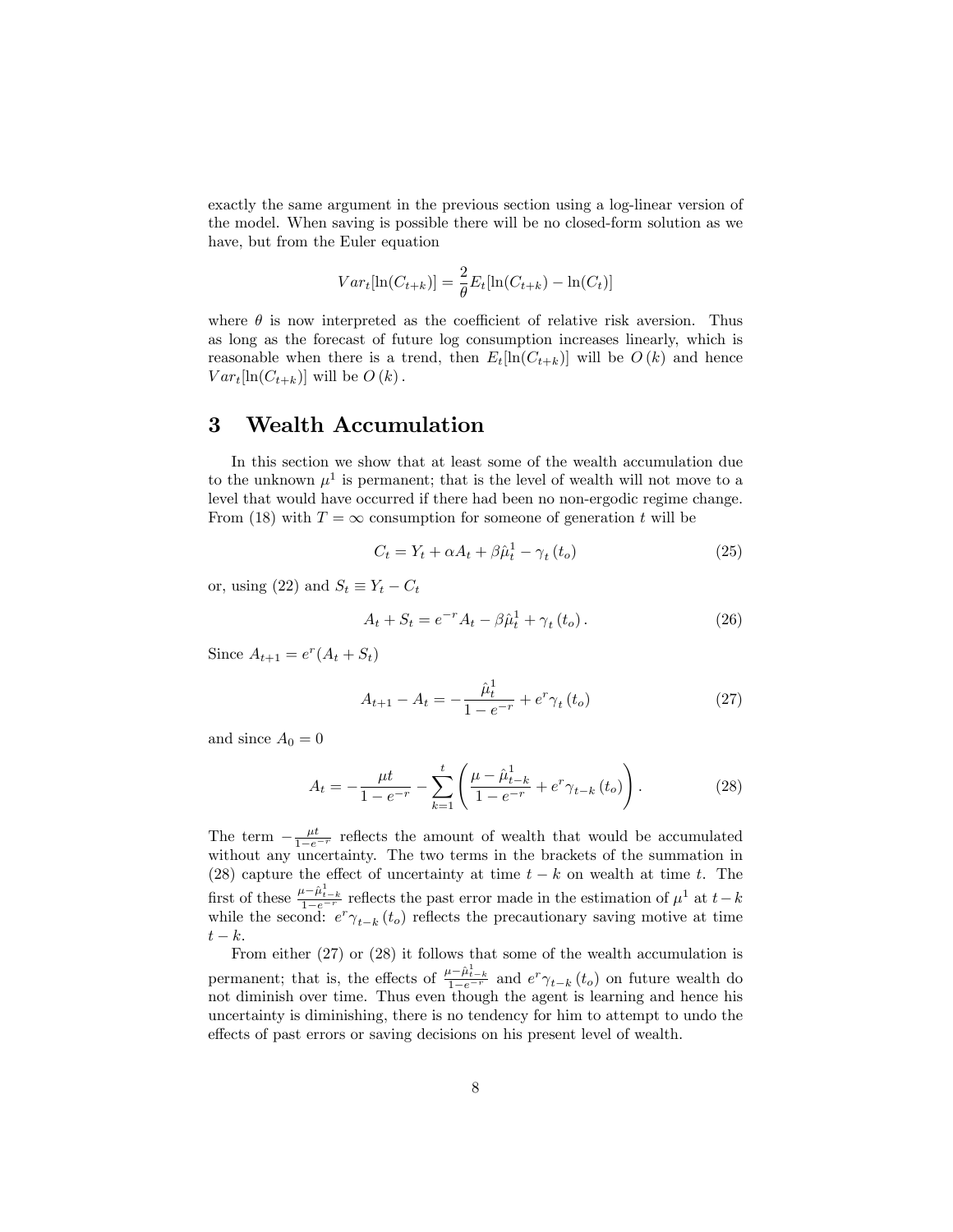It is possible to decompose  $\gamma_t(t_o)$  accordingly as

$$
\gamma_t(t_o) = \gamma_1 + \gamma_{2t}(t_o) \tag{29}
$$

where

$$
\gamma_1 = \frac{\beta \theta \sigma^2}{2} > 0 \tag{30}
$$

reflects unknown future shocks and

$$
\gamma_{2t} (t_o) = \frac{\theta \sigma^2}{2} \sum_{k=1}^{\infty} e^{-rk} \left( \left( 1 + \frac{\beta}{t + t_o + k} \right)^2 \left( 1 + \frac{1}{t + t_o + k - 1} \right) - 1 \right)
$$

reflects an unknown  $\mu^1$ .

It also is possible to decompose wealth along similar lines. From (28), (29), and (30)

$$
A_{t} = -\frac{\mu^{1} - \frac{\theta \sigma^{2}}{2}}{1 - e^{-r}} t - \sum_{k=1}^{t} \frac{\mu^{1} - \hat{\mu}_{t-k}^{1}}{1 - e^{-r}} + e^{r} \sum_{k=1}^{t} \gamma_{2t-k} (t_{o})
$$
(31)

so that the effect of unknown future shocks on wealth is to adjust the effective  $\mu^1$ down by  $\frac{\theta \sigma^2}{2}$ , the effect of past estimation errors is captured by the second term and the effect of the precautionary motive due to an unknown  $\mu^1$  is captured by the third term.

## 4 Conclusions

Households facing a non-ergodic regime change in the income process will have an overwhelming incentive to shift the resulting  $O(k^2)$  uncertainty into the saving stream. When this is done it turns out to have a permanent effect on wealth. In the model we have assumed a constant rate of interest, and so this is only one mechanism, and not the entire story of how an economy will react to a non-ergodic regime change. In a general equilibrium setting somebody will have to be willing to take on the  $O(k^2)$  uncertainty, so that interest rates would react, and this will have repercussions throughout the economy. What is clear is that the pulse of uncertainty from a non-ergodic regime change has the potential to have big economic consequences.

While the model used in this paper is specific and special, the methodology is general. Wherever there is a non-ergodic regime change there will be a spike in uncertainty that then decays over time. Take one's favourite model, subject it to this spike, and trace out the implications for economic behavior.

## 5 References

1. Box G. and G. Tiao (1973) Bayesian Inference in Statistical Analysis,Addison-Wesley.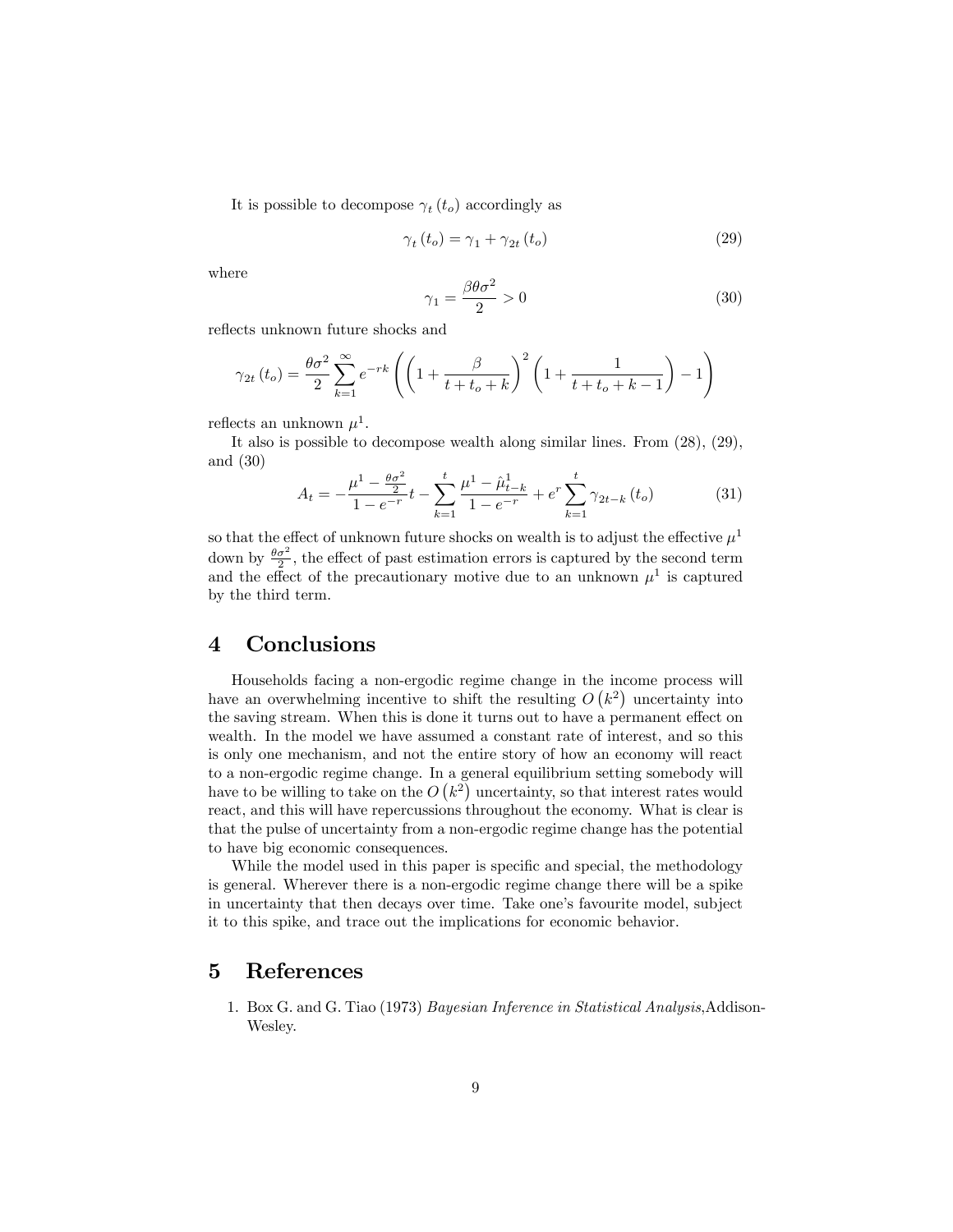- 2. Caballero, R. (1991) "Earnings Uncertainty and Aggregate Wealth Accumulation," American Economic Review, 81, 4, 859-871.
- 3. Sampson, M. J. (1991) "The Effect of Parameter Uncertainty on Forecast Variances and Confidence Intervals for Unit Root and Trend Stationary Time-Series Models," Journal of Applied Econometrics, 6, 67-76.

## 6 Appendix

From the Euler equation (17) for  $t-1$  substitute (18) in for  $C_t$  to yield

$$
\exp(-\theta C_t) = E_{t-1} \left[ \exp \left( -\theta (Y_t + \alpha_t A_t + \beta_t \hat{\mu}_t^1 - \gamma_t) \right) \right]
$$
(32)  

$$
= E_{t-1} \left[ \exp \left( \frac{-\theta (Y_{t-1} + \Delta Y_t + \alpha_t e^r (A_{t-1} + Y_{t-1} - C_{t-1})}{\beta_t \left( \hat{\mu}_{t-1}^1 + \frac{\Delta Y_t - \hat{\mu}_{t-1}^1}{t+t_0} \right) - \gamma_t} \right) \right]
$$

where the second equality follows from  $Y_t = Y_{t-1} + \Delta Y_t$ , (7) and (15) and where we suppress the dependence of the coefficients on  $t_0$  and T. Collecting the terms which are in the information set and those which are not, we find that the term not in the information set will be

$$
E_{t-1}\left[\exp\left(-\theta\left(1+\frac{\beta_t}{t+t_0}\right)\right)\Delta Y_t\right] = \exp\left[\begin{array}{c} \left(-\theta\left(1+\frac{\beta_t}{t+t_0}\right)\right)\hat{\mu}_{t-1}^1\\+\frac{\theta^2\sigma^2}{2}\left(\left(1+\frac{\beta_t}{t+t_0}\right)^2\left(1+\frac{1}{t+t_0-1}\right)\right) \end{array}\right] \tag{33}
$$

since the distribution of  $\Delta Y_t$  conditional on the information set at  $t-1$  is

$$
\Delta Y_t | S(t-1) \cap P_0 \cap \sigma \sim N\left[\hat{\mu}_{t-1}^1, \sigma^2 \left(1 + \frac{1}{t + t_0 - 1}\right)\right]
$$

which follows from (9) with t replaced by  $t-1$  and  $k = 1$ .

Using (33) in (32) and solving for  $C_{t-1}$  then yields

$$
C_{t-1} = Y_{t-1} + \alpha_{t-1}A_{t-1} + \beta_{t-1}\hat{\mu}_{t-1}^1 - \gamma_{t-1}
$$
\n(34)

where

$$
\alpha_{t-1} = \frac{\alpha_t e^r}{1 + \alpha_t e^r}, \beta_{t-1} = \frac{1 + \beta_t}{1 + \alpha_t e^r}, \gamma_{t-1} = \frac{\gamma_t + \frac{\theta^2 \sigma^2}{2} \left( \left( 1 + \frac{\beta_t}{t + t_0} \right)^2 \left( 1 + \frac{1}{t + t_0 - 1} \right) \right)}{1 + \alpha_t e^r}
$$
(35)

From (35) it follows that

$$
\alpha_{t-1}^{-1} = e^{-r} \alpha_t^{-1} + 1 \tag{36}
$$

so that using  $\alpha_T = 1$  and solving (36) forwards results in the first equation in (19). To the rest note that from (35)

$$
\frac{1}{1 + \alpha_t e^r} = \frac{e^{-r} \alpha_{t-1}}{\alpha_t} \tag{37}
$$